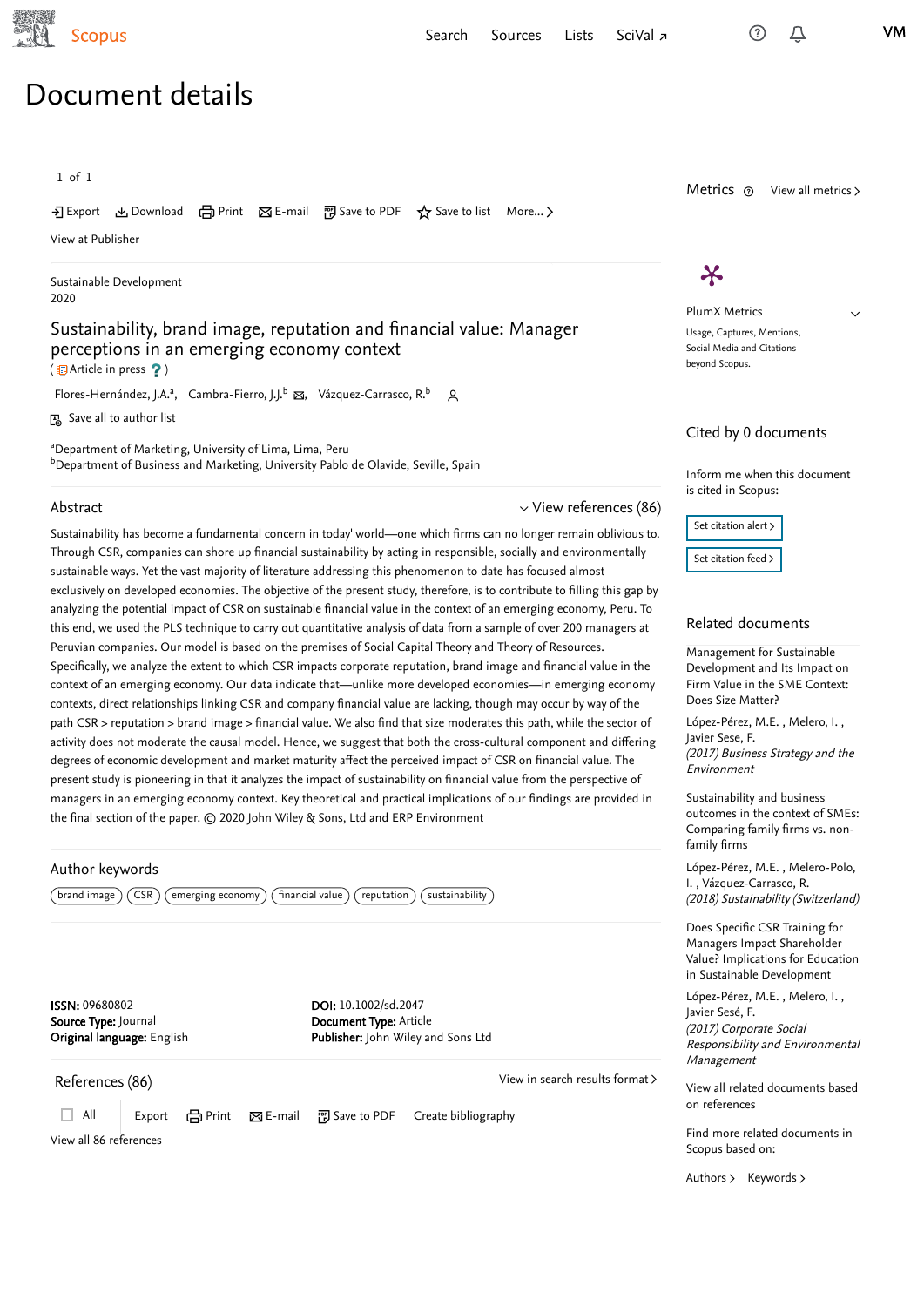| $\Box$ 1 | Agbedahin, A.V.                                                                                                                                                                                      |
|----------|------------------------------------------------------------------------------------------------------------------------------------------------------------------------------------------------------|
|          | Sustainable development, Education for Sustainable Development, and the 2030<br>Agenda for Sustainable Development: Emergence, efficacy, eminence, and future                                        |
|          | (2019) Sustainable Development, 27 (4), pp. 669-680. Cited 5 times.<br>http://onlinelibrary.wiley.com/journal/10.1002/(ISSN)1099-1719<br>doi: 10.1002/sd.1931                                        |
|          | View at Publisher                                                                                                                                                                                    |
|          |                                                                                                                                                                                                      |
| $\Box$ 2 | Aguilera-Caracuel, J., Guerrero-Villegas, J.                                                                                                                                                         |
|          | How corporate social responsibility helps MNEs to improve their reputation. The<br>moderating effects of geographical diversification and operating in developing<br>regions                         |
|          | (2018) Corporate Social Responsibility and Environmental Management, 25 (4), pp. 355-372. Cited 16 times.<br>http://onlinelibrary.wiley.com/journal/10.1002/(ISSN)1535-3966<br>doi: 10.1002/csr.1465 |
|          | View at Publisher                                                                                                                                                                                    |
| $\Box$ 3 | Ählström, J., Egels-Zandén, N.                                                                                                                                                                       |
|          | The processes of defining corporate responsibility: A study of Swedish garment<br>retailers' responsibility                                                                                          |
|          | (2008) Business Strategy and the Environment, 17 (4), pp. 230-244. Cited 30 times.<br>doi: 10.1002/bse.514                                                                                           |
|          | View at Publisher                                                                                                                                                                                    |
| $\Box$ 4 | Ozdora Aksak, E., Ferguson, M.A., Atakan Duman, S.                                                                                                                                                   |
|          | Corporate social responsibility and CSR fit as predictors of corporate reputation: A<br>global perspective                                                                                           |
|          | (2016) Public Relations Review, 42 (1), pp. 79-81. Cited 32 times.                                                                                                                                   |
|          | http://www.elsevier.com/locate/pubrev<br>doi: 10.1016/j.pubrev.2015.11.004                                                                                                                           |
|          | View at Publisher                                                                                                                                                                                    |
| $\Box$ 5 | Ararat, M., Colpan, A.M., Matten, D.                                                                                                                                                                 |
|          | Business Groups and Corporate Responsibility for the Public Good (Open Access)                                                                                                                       |
|          | (2018) Journal of Business Ethics, 153 (4), pp. 911-929. Cited 5 times.                                                                                                                              |
|          | http://www.kluweronline.com/issn/0167-4544                                                                                                                                                           |
|          | doi: 10.1007/s10551-018-3920-4                                                                                                                                                                       |
|          | View at Publisher                                                                                                                                                                                    |
|          |                                                                                                                                                                                                      |
| $\Box$ 6 | Asongu, S.A., Odhiambo, N.M.                                                                                                                                                                         |
|          | Basic formal education quality, information technology, and inclusive human<br>development in sub-Saharan Africa                                                                                     |
|          | (2019) Sustainable Development, 27 (3), pp. 419-428. Cited 22 times.<br>http://onlinelibrary.wiley.com/journal/10.1002/(ISSN)1099-1719<br>doi: 10.1002/sd.1914                                       |
|          | View at Publisher                                                                                                                                                                                    |

Bacinello, E., Tontini, G., Alberton, A.  $\Box$  7

> Influence of maturity on corporate social responsibility and sustainable innovation in business performance Corporate Social Responsibility and Environmental Management (in press)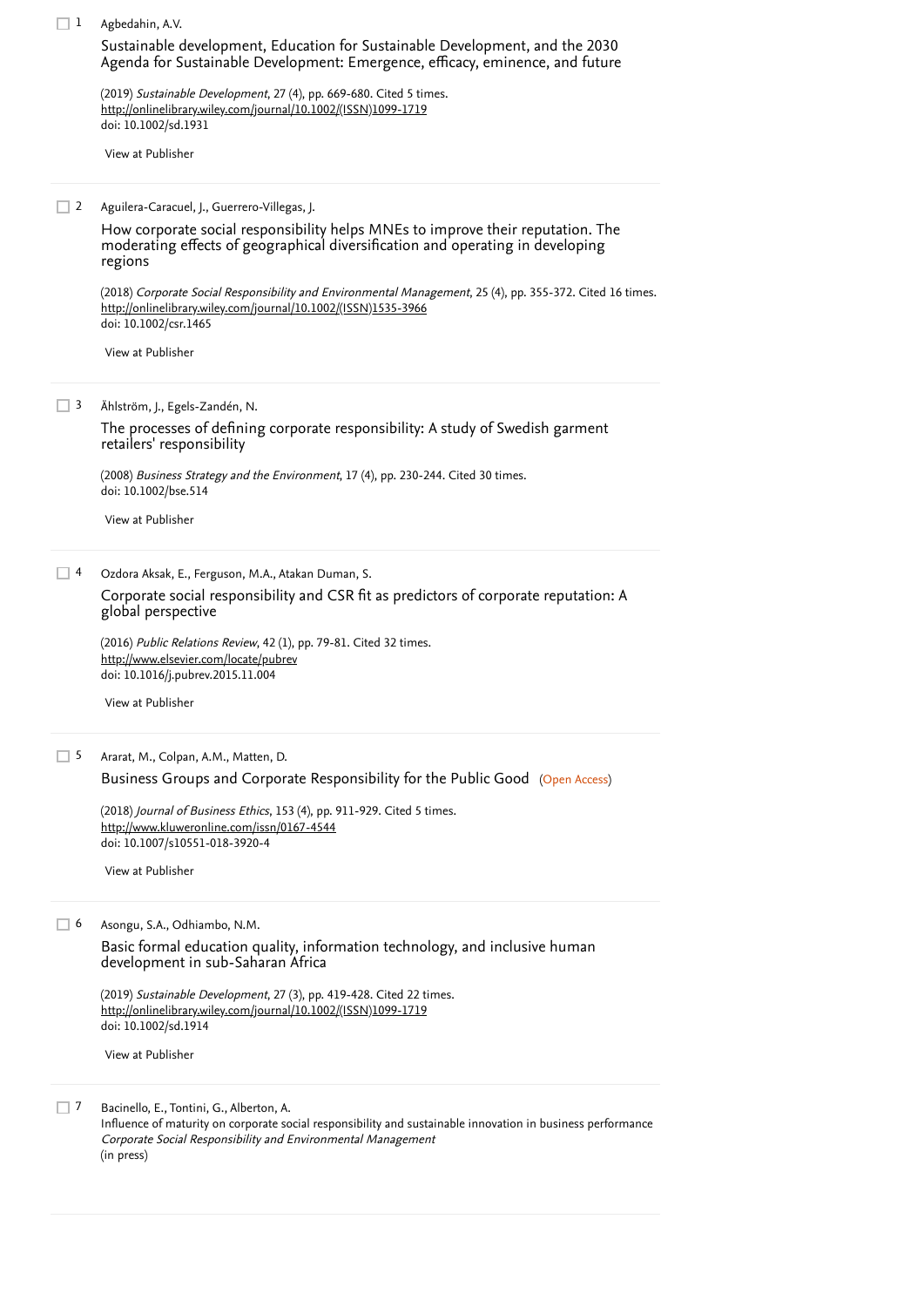#### 8 Banerjee, S., Wathieu, L.

### [Corporate social responsibility and product quality: Complements or substitutes?](https://www.scopus.com/record/display.uri?eid=2-s2.0-85026548297&origin=reflist&recordRank=)

(2017) *International Journal of Research in Marketing*, 34 (3), pp. 734-745. [Cited 7 times](https://www.scopus.com/search/submit/citedby.uri?eid=2-s2.0-85079908635&refeid=2-s2.0-85026548297&src=s&origin=reflist&refstat=core). doi: 10.1016/j.ijresmar.2017.06.006 <http://www.elsevier.com/locate/ijresmar>

[View at Publisher](https://www.scopus.com/redirect/linking.uri?targetURL=https%3a%2f%2fdoi.org%2f10.1016%2fj.ijresmar.2017.06.006&locationID=3&categoryID=4&eid=2-s2.0-85026548297&issn=01678116&linkType=ViewAtPublisher&year=2017&origin=reflist&dig=cf1142056bc2079f1d2d6824bd4bc407&recordRank=)

#### Barney, J. 9

#### [Firm Resources and Sustained Competitive Advantage](https://www.scopus.com/record/display.uri?eid=2-s2.0-84896930624&origin=reflist&recordRank=)

(1991) *Journal of Management*, 17 (1), pp. 99-120. [Cited 22107 times](https://www.scopus.com/search/submit/citedby.uri?eid=2-s2.0-85079908635&refeid=2-s2.0-84896930624&src=s&origin=reflist&refstat=core). doi: 10.1177/014920639101700108

[View at Publisher](https://www.scopus.com/redirect/linking.uri?targetURL=https%3a%2f%2fdoi.org%2f10.1177%2f014920639101700108&locationID=3&categoryID=4&eid=2-s2.0-84896930624&issn=15571211&linkType=ViewAtPublisher&year=1991&origin=reflist&dig=ee5a05612a8f5d9c3d48078d98369e95&recordRank=)

10 Baskentli, S., Sen, S., Du, S., Bhattacharya, C.B.

[Consumer reactions to corporate social responsibility: The role of CSR domains](https://www.scopus.com/record/display.uri?eid=2-s2.0-85050879858&origin=reflist&recordRank=)

(2019) *Journal of Business Research*, 95, pp. 502-513. [Cited 13 times](https://www.scopus.com/search/submit/citedby.uri?eid=2-s2.0-85079908635&refeid=2-s2.0-85050879858&src=s&origin=reflist&refstat=core). doi: 10.1016/j.jbusres.2018.07.046 <http://www.elsevier.com/locate/jbusres>

[View at Publisher](https://www.scopus.com/redirect/linking.uri?targetURL=https%3a%2f%2fdoi.org%2f10.1016%2fj.jbusres.2018.07.046&locationID=3&categoryID=4&eid=2-s2.0-85050879858&issn=01482963&linkType=ViewAtPublisher&year=2019&origin=reflist&dig=051c8e04ceff0cc8f91f89bb64e6fd19&recordRank=)

11 Baumgartner, R.J., Winter, T.

[The sustainability manager: A tool for education and training on sustainability](https://www.scopus.com/record/display.uri?eid=2-s2.0-84902287444&origin=reflist&recordRank=) management

(2014) *Corporate Social Responsibility and Environmental Management*, 21 (3), pp. 167-174. [Cited 21 times](https://www.scopus.com/search/submit/citedby.uri?eid=2-s2.0-85079908635&refeid=2-s2.0-84902287444&src=s&origin=reflist&refstat=core).<br><u>[http://onlinelibrary.wiley.com/journal/10.1002/\(ISSN\)1535-3966](http://onlinelibrary.wiley.com/journal/10.1002/(ISSN)1535-3966)</u> doi: 10.1002/csr.1313

[View at Publisher](https://www.scopus.com/redirect/linking.uri?targetURL=https%3a%2f%2fdoi.org%2f10.1002%2fcsr.1313&locationID=3&categoryID=4&eid=2-s2.0-84902287444&issn=15353966&linkType=ViewAtPublisher&year=2014&origin=reflist&dig=18639994624c8d845f675136af2bfd1e&recordRank=)

12 Berens, G., Van Riel, C.B.M., Van Rekom, J.

ability compensate each other? (Open Access) [The CSR-quality trade-off: When can corporate social responsibility and corporate](https://www.scopus.com/record/display.uri?eid=2-s2.0-34547858562&origin=reflist&recordRank=)

(2007) *Journal of Business Ethics*, 74 (3), pp. 233-252. [Cited 106 times](https://www.scopus.com/search/submit/citedby.uri?eid=2-s2.0-85079908635&refeid=2-s2.0-34547858562&src=s&origin=reflist&refstat=core). doi: 10.1007/s10551-006-9232-0

[View at Publisher](https://www.scopus.com/redirect/linking.uri?targetURL=https%3a%2f%2fdoi.org%2f10.1007%2fs10551-006-9232-0&locationID=3&categoryID=4&eid=2-s2.0-34547858562&issn=01674544&linkType=ViewAtPublisher&year=2007&origin=reflist&dig=a6536d6b0db5b5636c698510f37fa00b&recordRank=)

13 Bhattacharya, C.B., Sen, S.

[Doing better at doing good: When, why, and how consumers respond to corporate](https://www.scopus.com/record/display.uri?eid=2-s2.0-10844233900&origin=reflist&recordRank=) social initiatives

(2004) *California Management Review*, 47 (1), pp. 9-24+3. [Cited 869 times](https://www.scopus.com/search/submit/citedby.uri?eid=2-s2.0-85079908635&refeid=2-s2.0-10844233900&src=s&origin=reflist&refstat=core).

[View at Publisher](https://www.scopus.com/redirect/linking.uri?targetURL=http%3a%2f%2fdx.doi.org%2f10.2307%2f41166284&locationID=3&categoryID=4&eid=2-s2.0-10844233900&issn=00081256&linkType=ViewAtPublisher&year=2004&origin=reflist&dig=a5a0882258211b6d86fb3aba18c4c807&recordRank=)

14 Block, J., Wagner, M.

[Ownership versus management effects on corporate social responsibility concerns in](https://www.scopus.com/record/display.uri?eid=2-s2.0-84926665311&origin=reflist&recordRank=) large family and founder firms

(2014) *Journal of Family Business Strategy*, 5 (4), pp. 339-346. [Cited 16 times](https://www.scopus.com/search/submit/citedby.uri?eid=2-s2.0-85079908635&refeid=2-s2.0-84926665311&src=s&origin=reflist&refstat=core). doi: 10.1016/j.jfbs.2014.08.005 [http://www.elsevier.com/wps/find/journaldescription.cws\\_home/719791/description#description](http://www.elsevier.com/wps/find/journaldescription.cws_home/719791/description#description)

[View at Publisher](https://www.scopus.com/redirect/linking.uri?targetURL=https%3a%2f%2fdoi.org%2f10.1016%2fj.jfbs.2014.08.005&locationID=3&categoryID=4&eid=2-s2.0-84926665311&issn=18778585&linkType=ViewAtPublisher&year=2014&origin=reflist&dig=bbcbc34064e707e309e5987142a04e59&recordRank=)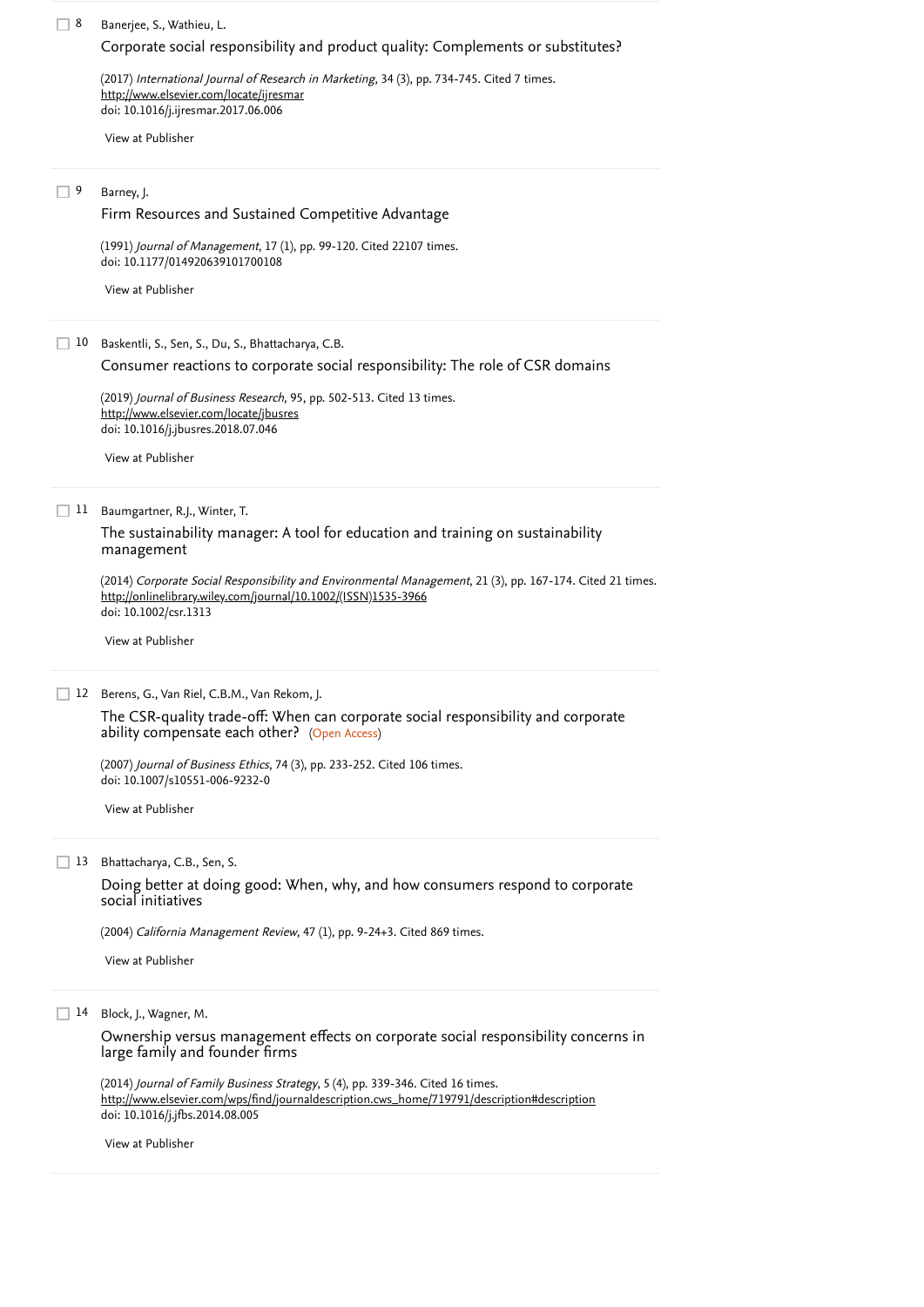| 15 | Brammer, S., Millington, A.                                                                                                           |
|----|---------------------------------------------------------------------------------------------------------------------------------------|
|    | Corporate reputation and philanthropy: An empirical analysis                                                                          |
|    | (2005) Journal of Business Ethics, 61 (1), pp. 29-44. Cited 368 times.<br>doi: 10.1007/s10551-005-7443-4                              |
|    | View at Publisher                                                                                                                     |
|    |                                                                                                                                       |
| 16 | Brickley, J.A., Smith Jr., C.W., Zimmerman, J.L.<br>Business ethics and organizational architecture                                   |
|    | (2002) Journal of Banking and Finance, 26 (9), pp. 1821-1835. Cited 69 times.<br>doi: 10.1016/S0378-4266(02)00193-0                   |
|    | View at Publisher                                                                                                                     |
|    |                                                                                                                                       |
| 17 | Cambra-Fierro, J., Pérez, L., Grott, E.                                                                                               |
|    | "Towards a co-creation framework in the retail banking services industry: Do<br>demographics influence?"                              |
|    | (2017) Journal of Retailing and Consumer Services, 34, pp. 219-228. Cited 15 times.                                                   |
|    | www.elsevier.com/inca/publications/store/3/0/4/4/6/<br>doi: 10.1016/j.jretconser.2016.10.007                                          |
|    | View at Publisher                                                                                                                     |
|    |                                                                                                                                       |
|    | 18 Carmines, E., Zeller, R.<br>(1979) Reliability and validity assessment, 17. Cited 4519 times.<br>Thousand Oaks, CA, Sage           |
|    |                                                                                                                                       |
|    |                                                                                                                                       |
| 19 | Chin, W., Frye, T.<br>(2003) PLS-Graph, Version 3.00 Build 1017. Cited 138 times.                                                     |
|    | Houston, TX, University of Houston                                                                                                    |
|    |                                                                                                                                       |
|    |                                                                                                                                       |
|    | 20 Cowan, K., Guzman, F.<br>How CSR reputation, sustainability signals, and country-of-origin sustainability reputation contribute to |
|    | corporate brand performance: An exploratory study<br>(2019) Journal of Business Research                                              |
|    |                                                                                                                                       |
|    |                                                                                                                                       |
| 21 | Doh, J.P., Howton, S.D., Howton, S.W., Siegel, D.S.                                                                                   |
|    | Does the market respond to an endorsement of social responsibility? The role of<br>institutions, information, and legitimacy          |
|    | (2010) Journal of Management, 36 (6), pp. 1461-1485. Cited 154 times.                                                                 |
|    | doi: 10.1177/0149206309337896                                                                                                         |
|    | View at Publisher                                                                                                                     |
|    |                                                                                                                                       |
| 22 | Du, J., Bai, T., Chen, S.<br>Integrating corporate social and corporate political strategies: Performance                             |
|    | implications and institutional contingencies in China                                                                                 |
|    | (2019) Journal of Business Research, 98, pp. 299-316. Cited 3 times.                                                                  |
|    | http://www.elsevier.com/locate/jbusres<br>doi: 10.1016/j.jbusres.2019.02.014                                                          |
|    | View at Publisher                                                                                                                     |
|    |                                                                                                                                       |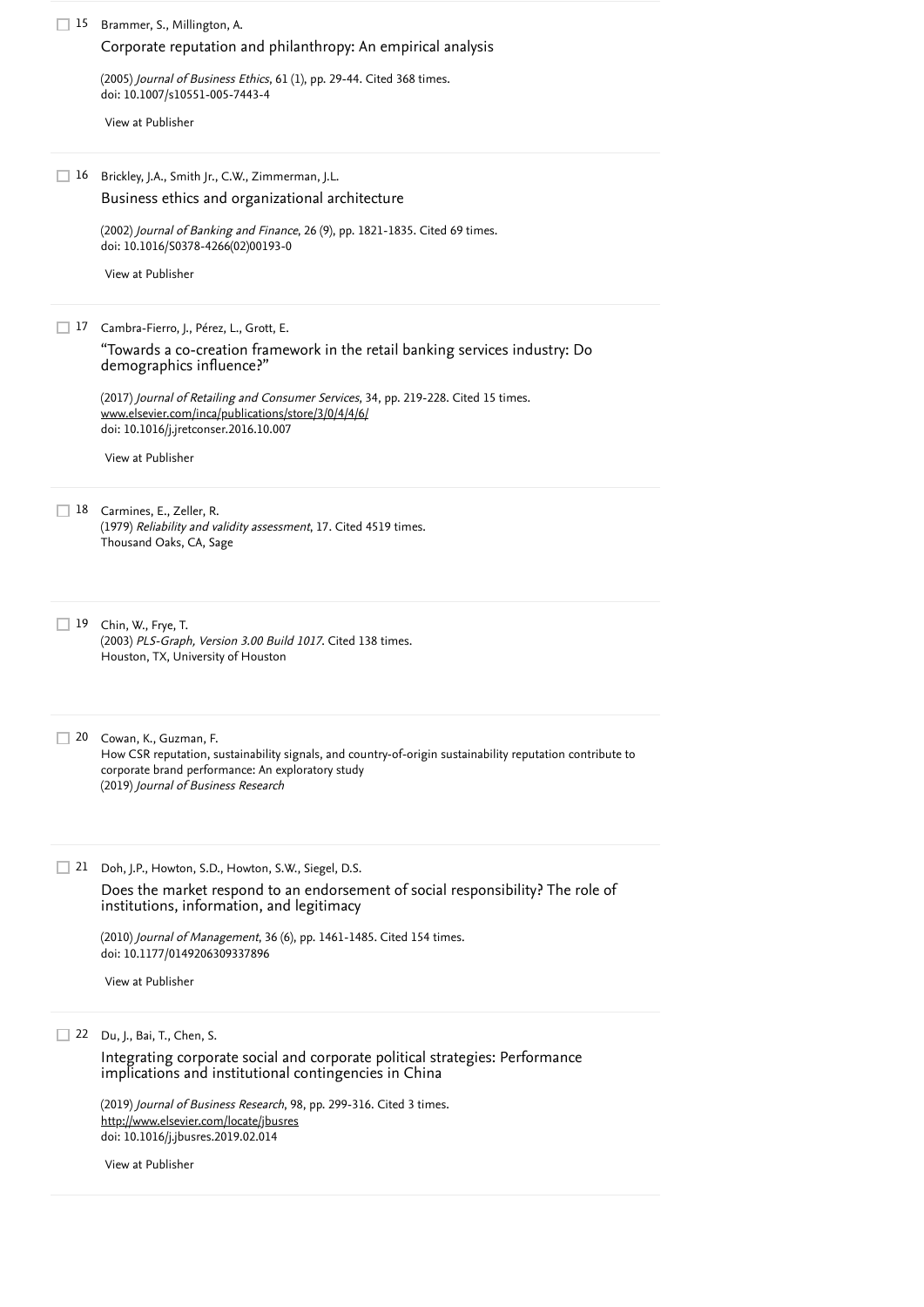| 23        | Du, S., Bhattacharya, C.B., Sen, S.                                                                                                                                                                                                                                                                                                     |
|-----------|-----------------------------------------------------------------------------------------------------------------------------------------------------------------------------------------------------------------------------------------------------------------------------------------------------------------------------------------|
|           | Maximizing business returns to corporate social responsibility (CSR): The role of CSR<br>communication                                                                                                                                                                                                                                  |
|           | (2010) International Journal of Management Reviews, 12(1), pp. 8-19. Cited 749 times.<br>doi: 10.1111/j.1468-2370.2009.00276.x                                                                                                                                                                                                          |
|           | View at Publisher                                                                                                                                                                                                                                                                                                                       |
| 24        | Eweje, G., Sakaki, M.                                                                                                                                                                                                                                                                                                                   |
|           | CSR in Japanese Companies: Perspectives from Managers                                                                                                                                                                                                                                                                                   |
|           | (2015) Business Strategy and the Environment, 24 (7), pp. 678-687. Cited 17 times.<br>http://onlinelibrary.wiley.com/journal/10.1002/(ISSN)1099-0836<br>doi: 10.1002/bse.1894                                                                                                                                                           |
|           | View at Publisher                                                                                                                                                                                                                                                                                                                       |
|           | 25 Falk, R., Miller, N.<br>(1992) A primer for soft modeling. Cited 1562 times.<br>Ohio, The University of Akron Press                                                                                                                                                                                                                  |
| 26        | Ferrell, O.C., Harrison, D.E., Ferrell, L., Hair, J.F.                                                                                                                                                                                                                                                                                  |
|           | Business ethics, corporate social responsibility, and brand attitudes: An exploratory<br>study                                                                                                                                                                                                                                          |
|           | (2019) Journal of Business Research, 95, pp. 491-501. Cited 13 times.<br>http://www.elsevier.com/locate/jbusres<br>doi: 10.1016/j.jbusres.2018.07.039                                                                                                                                                                                   |
|           | View at Publisher                                                                                                                                                                                                                                                                                                                       |
| $\Box$ 27 | Brian Fisher, P., McAdams, E.                                                                                                                                                                                                                                                                                                           |
|           | Gaps in sustainability education: The impact of higher education coursework on<br>perceptions of sustainability                                                                                                                                                                                                                         |
|           | (2015) International Journal of Sustainability in Higher Education, 16 (4), pp. 407-423. Cited 29 times.<br>http://www.emeraldinsight.com/info/journals/ijshe/ijshe.jsp<br>doi: 10.1108/IJSHE-08-2013-0106                                                                                                                              |
|           | View at Publisher                                                                                                                                                                                                                                                                                                                       |
| 28        | Fombrun, C.                                                                                                                                                                                                                                                                                                                             |
|           | Reputation<br>(1996) Realizing value from the corporate image. Cited 2 times.<br>Boston, MA, Harvard Business School Press                                                                                                                                                                                                              |
| 29        | Fornell, C., Larcker, D.<br>Structural equation models with unobservable variables and measurement error: Algebra and statistics                                                                                                                                                                                                        |
| 30        | (1981) Journal of Marketing Research, 18, pp. 382-388. Cited 30538 times.<br>Galbreath, J.<br>The Impact of Board Structure on Corporate Social Responsibility: A Temporal View<br>(2017) Business Strategy and the Environment, 26 (3), pp. 358-370. Cited 27 times.<br>http://onlinelibrary.wiley.com/journal/10.1002/(ISSN)1099-0836 |
|           | doi: 10.1002/bse.1922<br>View at Publisher                                                                                                                                                                                                                                                                                              |
|           |                                                                                                                                                                                                                                                                                                                                         |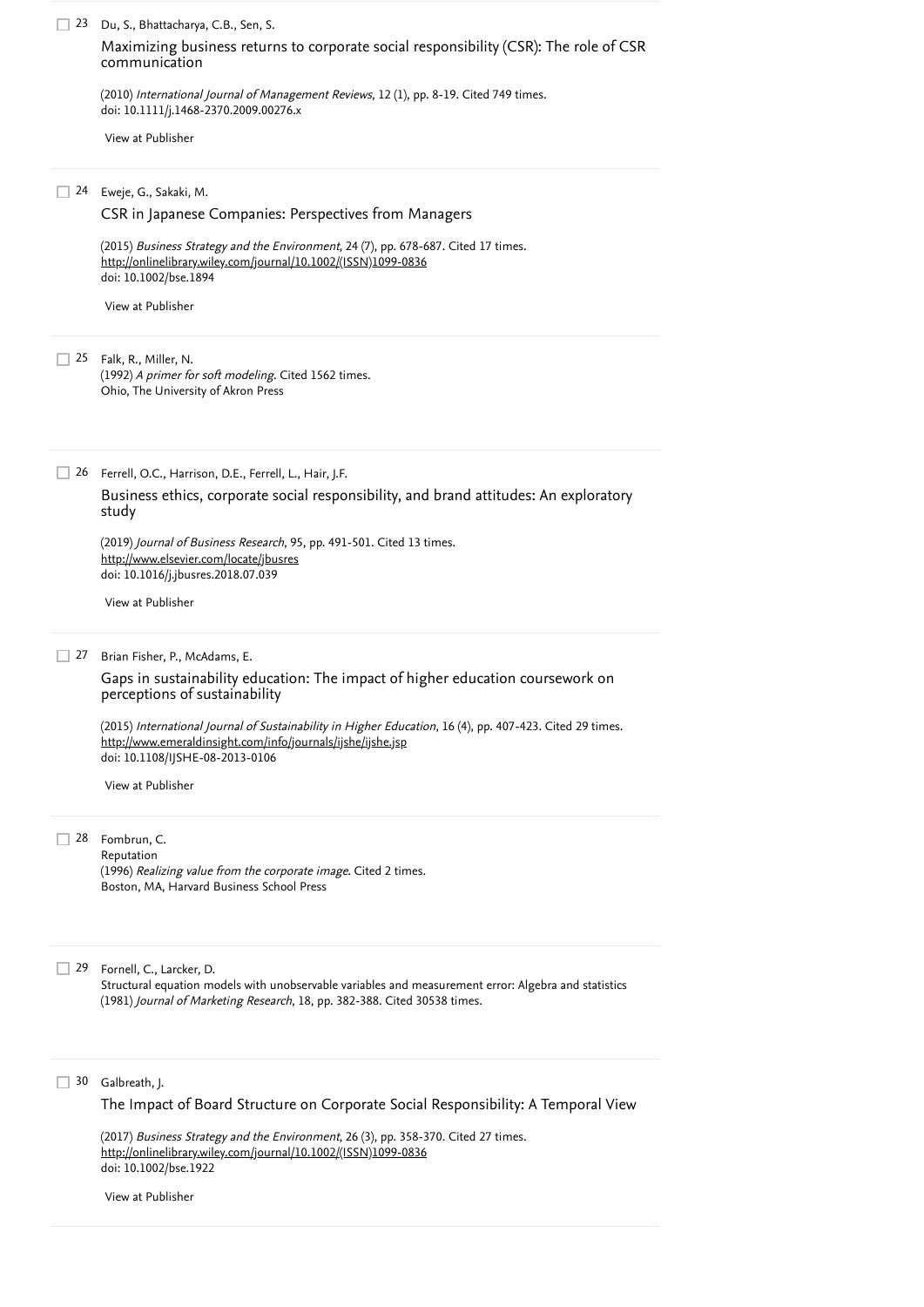Garrido-Miralles, P., Zorio-Grima, A., García-Benau, M.A. 31 (2016) Sustainable Development, 24 (2), pp. 77-88. [Cited 14 times](https://www.scopus.com/search/submit/citedby.uri?eid=2-s2.0-85079908635&refeid=2-s2.0-84952803287&src=s&origin=reflist&refstat=core). doi: 10.1002/sd.1607 Gelbmann, U. 32 (2010) *Sustainable Development*, 18 (2), pp. 90-98. [Cited 27 times](https://www.scopus.com/search/submit/citedby.uri?eid=2-s2.0-85079908635&refeid=2-s2.0-77950226031&src=s&origin=reflist&refstat=core). doi: 10.1002/sd.448 33 Gericke, N., Boeve-de Pauw, J., Berglund, T., Olsson, D. sustainable development) (Open Access) (2019) Sustainable Development, 27 (1), pp. 35-49. [Cited 8 times](https://www.scopus.com/search/submit/citedby.uri?eid=2-s2.0-85079908635&refeid=2-s2.0-85050470816&src=s&origin=reflist&refstat=core). doi: 10.1002/sd.1859 Goyal, P., Kumar, D. 34 (2017) *Benchmarking*, 24 (7), pp. 1871-1890. [Cited 14 times](https://www.scopus.com/search/submit/citedby.uri?eid=2-s2.0-85079908635&refeid=2-s2.0-85029799531&src=s&origin=reflist&refstat=core). doi: 10.1108/BIJ-09-2015-0088 Hair Jr., J.F., Sarstedt, M., Hopkins, L., Kuppelwieser, V.G. 35 (2014) *European Business Review*, 26 (2), pp. 106-121. [Cited 1162 times](https://www.scopus.com/search/submit/citedby.uri?eid=2-s2.0-85079908635&refeid=2-s2.0-84897659532&src=s&origin=reflist&refstat=core). doi: 10.1108/EBR-10-2013-0128 Hair, J., Sarstedt, M., Ringle, C., Gudergan, S. 36 (2018) *Advanced issues in partial least squares structural equation modeling*. [Cited 485 times](https://www.scopus.com/search/submit/citedby.uri?eid=2-s2.0-85079908635&refeid=2-s2.0-84977167879&src=s&origin=reflist&refstat=dummy). Thousand Oaks, CA, Sage Halisçelik, E., Soytas, M.A. 37 (2019) Sustainable Development, 27 (4), pp. 545-572. [Cited 3 times](https://www.scopus.com/search/submit/citedby.uri?eid=2-s2.0-85079908635&refeid=2-s2.0-85060521751&src=s&origin=reflist&refstat=core). doi: 10.1002/sd.1921 [Sustainable Development, Stakeholder Engagement and Analyst Forecasts' Accuracy:](https://www.scopus.com/record/display.uri?eid=2-s2.0-84952803287&origin=reflist&recordRank=) Positive Evidence from the Spanish Setting [http://onlinelibrary.wiley.com/journal/10.1002/\(ISSN\)1099-1719](http://onlinelibrary.wiley.com/journal/10.1002/(ISSN)1099-1719) [View at Publisher](https://www.scopus.com/redirect/linking.uri?targetURL=https%3a%2f%2fdoi.org%2f10.1002%2fsd.1607&locationID=3&categoryID=4&eid=2-s2.0-84952803287&issn=10991719&linkType=ViewAtPublisher&year=2016&origin=reflist&dig=5bbc732f1f119730e95fa2711e0d185d&recordRank=) [Establishing strategic CSR in SMEs: An Austrian CSR quality seal to substantiate the](https://www.scopus.com/record/display.uri?eid=2-s2.0-77950226031&origin=reflist&recordRank=) strategic CSR performance <http://www3.interscience.wiley.com/cgi-bin/fulltext/123261313/PDFSTART> [View at Publisher](https://www.scopus.com/redirect/linking.uri?targetURL=https%3a%2f%2fdoi.org%2f10.1002%2fsd.448&locationID=3&categoryID=4&eid=2-s2.0-77950226031&issn=09680802&linkType=ViewAtPublisher&year=2010&origin=reflist&dig=b2abd4e18692d1aa0fffaf44a6b4b494&recordRank=) [The Sustainability Consciousness Questionnaire: The theoretical development and](https://www.scopus.com/record/display.uri?eid=2-s2.0-85050470816&origin=reflist&recordRank=) empirical validation of an evaluation instrument for stakeholders working with [http://onlinelibrary.wiley.com/journal/10.1002/\(ISSN\)1099-1719](http://onlinelibrary.wiley.com/journal/10.1002/(ISSN)1099-1719) [View at Publisher](https://www.scopus.com/redirect/linking.uri?targetURL=https%3a%2f%2fdoi.org%2f10.1002%2fsd.1859&locationID=3&categoryID=4&eid=2-s2.0-85050470816&issn=10991719&linkType=ViewAtPublisher&year=2019&origin=reflist&dig=779150a7e3e9a810658419c43ab3cfc2&recordRank=) [Modeling the CSR barriers in manufacturing industries](https://www.scopus.com/record/display.uri?eid=2-s2.0-85029799531&origin=reflist&recordRank=) <http://www.emeraldinsight.com/info/journals/bij/bij.jsp> [View at Publisher](https://www.scopus.com/redirect/linking.uri?targetURL=https%3a%2f%2fdoi.org%2f10.1108%2fBIJ-09-2015-0088&locationID=3&categoryID=4&eid=2-s2.0-85029799531&issn=14635771&linkType=ViewAtPublisher&year=2017&origin=reflist&dig=1dbf126883ec7694256ea6fbf65629c2&recordRank=) [Partial least squares structural equation modeling \(PLS-SEM\): An emerging tool in](https://www.scopus.com/record/display.uri?eid=2-s2.0-84897659532&origin=reflist&recordRank=) business research [View at Publisher](https://www.scopus.com/redirect/linking.uri?targetURL=https%3a%2f%2fdoi.org%2f10.1108%2fEBR-10-2013-0128&locationID=3&categoryID=4&eid=2-s2.0-84897659532&issn=0955534X&linkType=ViewAtPublisher&year=2014&origin=reflist&dig=206b611eb97456feb5086d8da2cdbff0&recordRank=) [Sustainable development from millennium 2015 to Sustainable Development Goals](https://www.scopus.com/record/display.uri?eid=2-s2.0-85060521751&origin=reflist&recordRank=) 2030 [http://onlinelibrary.wiley.com/journal/10.1002/\(ISSN\)1099-1719](http://onlinelibrary.wiley.com/journal/10.1002/(ISSN)1099-1719) [View at Publisher](https://www.scopus.com/redirect/linking.uri?targetURL=https%3a%2f%2fdoi.org%2f10.1002%2fsd.1921&locationID=3&categoryID=4&eid=2-s2.0-85060521751&issn=10991719&linkType=ViewAtPublisher&year=2019&origin=reflist&dig=4f2953d0247cfeab20b2cdc441a92a3a&recordRank=)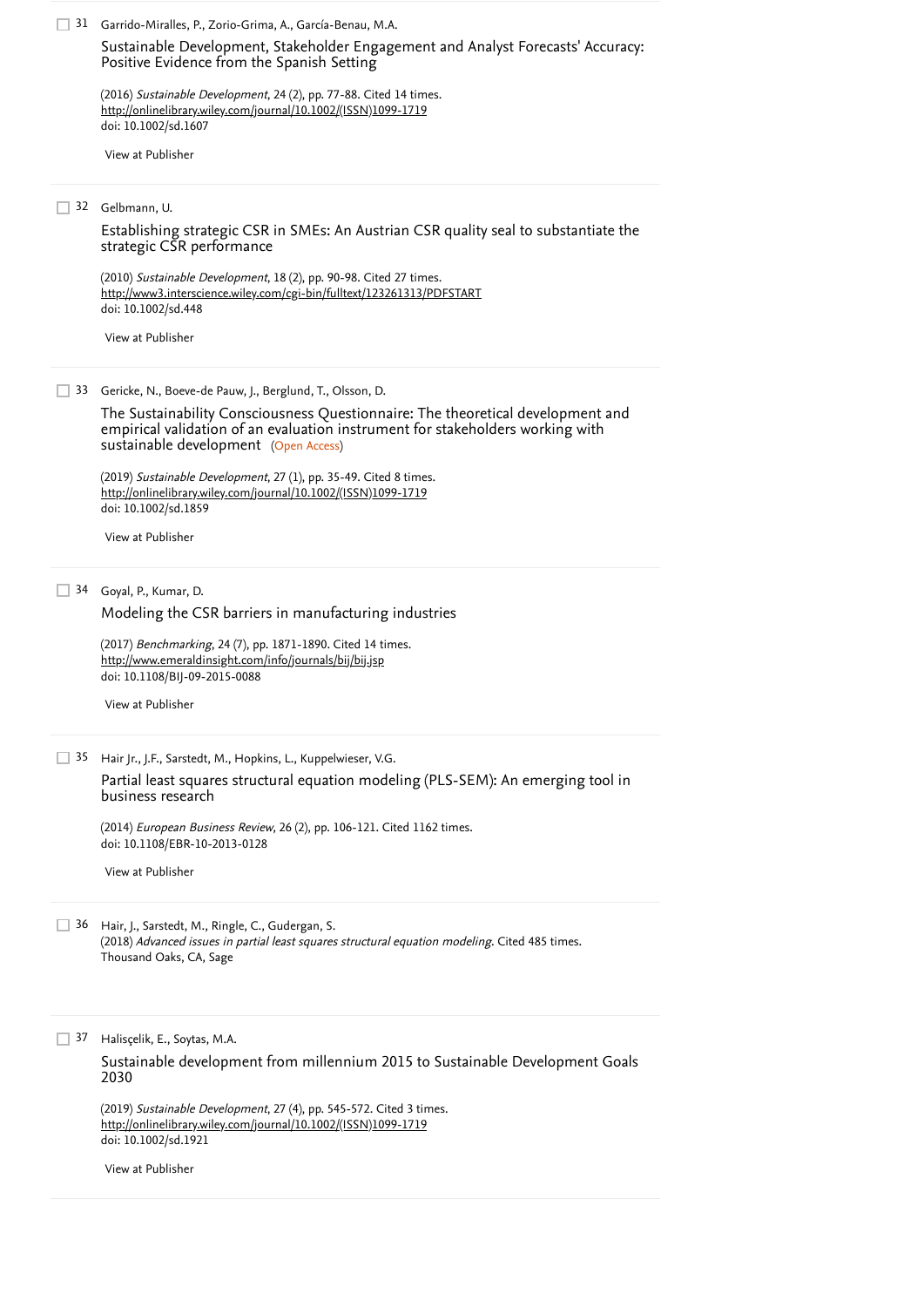Heikkurinen, P., Ketola, T. 38

#### [Corporate Responsibility and Identity: From a Stakeholder to an Awareness Approach](https://www.scopus.com/record/display.uri?eid=2-s2.0-84863783928&origin=reflist&recordRank=)

(2012) *Business Strategy and the Environment*, 21 (5), pp. 326-337. [Cited 34 times](https://www.scopus.com/search/submit/citedby.uri?eid=2-s2.0-85079908635&refeid=2-s2.0-84863783928&src=s&origin=reflist&refstat=core).<br>doi: 10.1002/bse.744<br>[View at Publisher](https://www.scopus.com/redirect/linking.uri?targetURL=https%3a%2f%2fdoi.org%2f10.1002%2fbse.744&locationID=3&categoryID=4&eid=2-s2.0-84863783928&issn=09644733&linkType=ViewAtPublisher&year=2012&origin=reflist&dig=e82da075aec5cc75ff79a727dbea3606&recordRank=) doi: 10.1002/bse.744

Henseler, J. 39

Modeling (Open Access) [Bridging Design and Behavioral Research With Variance-Based Structural Equation](https://www.scopus.com/record/display.uri?eid=2-s2.0-85011805093&origin=reflist&recordRank=)

(2017) *Journal of Advertising*, 46 (1), pp. 178-192. [Cited 116 times](https://www.scopus.com/search/submit/citedby.uri?eid=2-s2.0-85079908635&refeid=2-s2.0-85011805093&src=s&origin=reflist&refstat=core). doi: 10.1080/00913367.2017.1281780 <http://www.tandfonline.com/toc/ujoa20/current>

[View at Publisher](https://www.scopus.com/redirect/linking.uri?targetURL=https%3a%2f%2fdoi.org%2f10.1080%2f00913367.2017.1281780&locationID=3&categoryID=4&eid=2-s2.0-85011805093&issn=00913367&linkType=ViewAtPublisher&year=2017&origin=reflist&dig=f3565025614ac91ba93896902907c53c&recordRank=)

40 Hsu, K.-T.

[The Advertising Effects of Corporate Social Responsibility on Corporate Reputation and](https://www.scopus.com/record/display.uri?eid=2-s2.0-84865444658&origin=reflist&recordRank=) Brand Equity: Evidence from the Life Insurance Industry in Taiwan

(2012) *Journal of Business Ethics*, 109 (2), pp. 189-201. [Cited 118 times](https://www.scopus.com/search/submit/citedby.uri?eid=2-s2.0-85079908635&refeid=2-s2.0-84865444658&src=s&origin=reflist&refstat=core). doi: 10.1007/s10551-011-1118-0

[View at Publisher](https://www.scopus.com/redirect/linking.uri?targetURL=https%3a%2f%2fdoi.org%2f10.1007%2fs10551-011-1118-0&locationID=3&categoryID=4&eid=2-s2.0-84865444658&issn=01674544&linkType=ViewAtPublisher&year=2012&origin=reflist&dig=34847be2d275f5020bc1fcfea1245744&recordRank=)

Hur, W.-M., Kim, H., Woo, J. 41

[How CSR Leads to Corporate Brand Equity: Mediating Mechanisms of Corporate](https://www.scopus.com/record/display.uri?eid=2-s2.0-84920973119&origin=reflist&recordRank=) Brand Credibility and Reputation

(2014) *Journal of Business Ethics*, 125 (1), pp. 75-86. [Cited 116 times](https://www.scopus.com/search/submit/citedby.uri?eid=2-s2.0-85079908635&refeid=2-s2.0-84920973119&src=s&origin=reflist&refstat=core). doi: 10.1007/s10551-013-1910-0 <http://www.kluweronline.com/issn/0167-4544>

[View at Publisher](https://www.scopus.com/redirect/linking.uri?targetURL=https%3a%2f%2fdoi.org%2f10.1007%2fs10551-013-1910-0&locationID=3&categoryID=4&eid=2-s2.0-84920973119&issn=15730697&linkType=ViewAtPublisher&year=2014&origin=reflist&dig=4040a5be6965456263520c85ee560acd&recordRank=)

#### Kang, G.-D., James, J. 42

[Service quality dimensions: An examination of Grönroos's service quality model](https://www.scopus.com/record/display.uri?eid=2-s2.0-84993047474&origin=reflist&recordRank=)

(2004) *Managing Service Quality: An International Journal*, 14 (4), pp. 266-277. [Cited 260 times](https://www.scopus.com/search/submit/citedby.uri?eid=2-s2.0-85079908635&refeid=2-s2.0-84993047474&src=s&origin=reflist&refstat=core). doi: 10.1108/09604520410546806

[View at Publisher](https://www.scopus.com/redirect/linking.uri?targetURL=https%3a%2f%2fdoi.org%2f10.1108%2f09604520410546806&locationID=3&categoryID=4&eid=2-s2.0-84993047474&issn=09604529&linkType=ViewAtPublisher&year=2004&origin=reflist&dig=cbdb00edc3e71dc7563505cad21fdd9b&recordRank=)

43 Katmon, N., Mohamad, Z.Z., Norwani, N.M., Farooque, O.A. [Comprehensive Board Diversity and Quality of Corporate Social Responsibility](https://www.scopus.com/record/display.uri?eid=2-s2.0-85027895174&origin=reflist&recordRank=) Disclosure: Evidence from an Emerging Market

(2019) *Journal of Business Ethics*, 157 (2), pp. 447-481. [Cited 11 times](https://www.scopus.com/search/submit/citedby.uri?eid=2-s2.0-85079908635&refeid=2-s2.0-85027895174&src=s&origin=reflist&refstat=core). doi: 10.1007/s10551-017-3672-6 <https://link.springer.com/journal/10551>

[View at Publisher](https://www.scopus.com/redirect/linking.uri?targetURL=https%3a%2f%2fdoi.org%2f10.1007%2fs10551-017-3672-6&locationID=3&categoryID=4&eid=2-s2.0-85027895174&issn=15730697&linkType=ViewAtPublisher&year=2019&origin=reflist&dig=61507e300cf0fe53d0d574b345dd2883&recordRank=)

Keil, M., Tan, B.C.Y., Wei, K.-K., Saarinen, T., Tuunainen, V., Wassenaar, A. 44

[A cross-cultural study on escalation of commitment behavior in software projects](https://www.scopus.com/record/display.uri?eid=2-s2.0-0040918921&origin=reflist&recordRank=)

(2000) *MIS Quarterly: Management Information Systems*, 24 (2), pp. 299-323. [Cited 771 times](https://www.scopus.com/search/submit/citedby.uri?eid=2-s2.0-85079908635&refeid=2-s2.0-0040918921&src=s&origin=reflist&refstat=core).

[View at Publisher](https://www.scopus.com/redirect/linking.uri?targetURL=http%3a%2f%2fdx.doi.org%2f10.2307%2f3250940&locationID=3&categoryID=4&eid=2-s2.0-0040918921&issn=02767783&linkType=ViewAtPublisher&year=2000&origin=reflist&dig=32c2944f326e5ed81e4897c761c9dee6&recordRank=)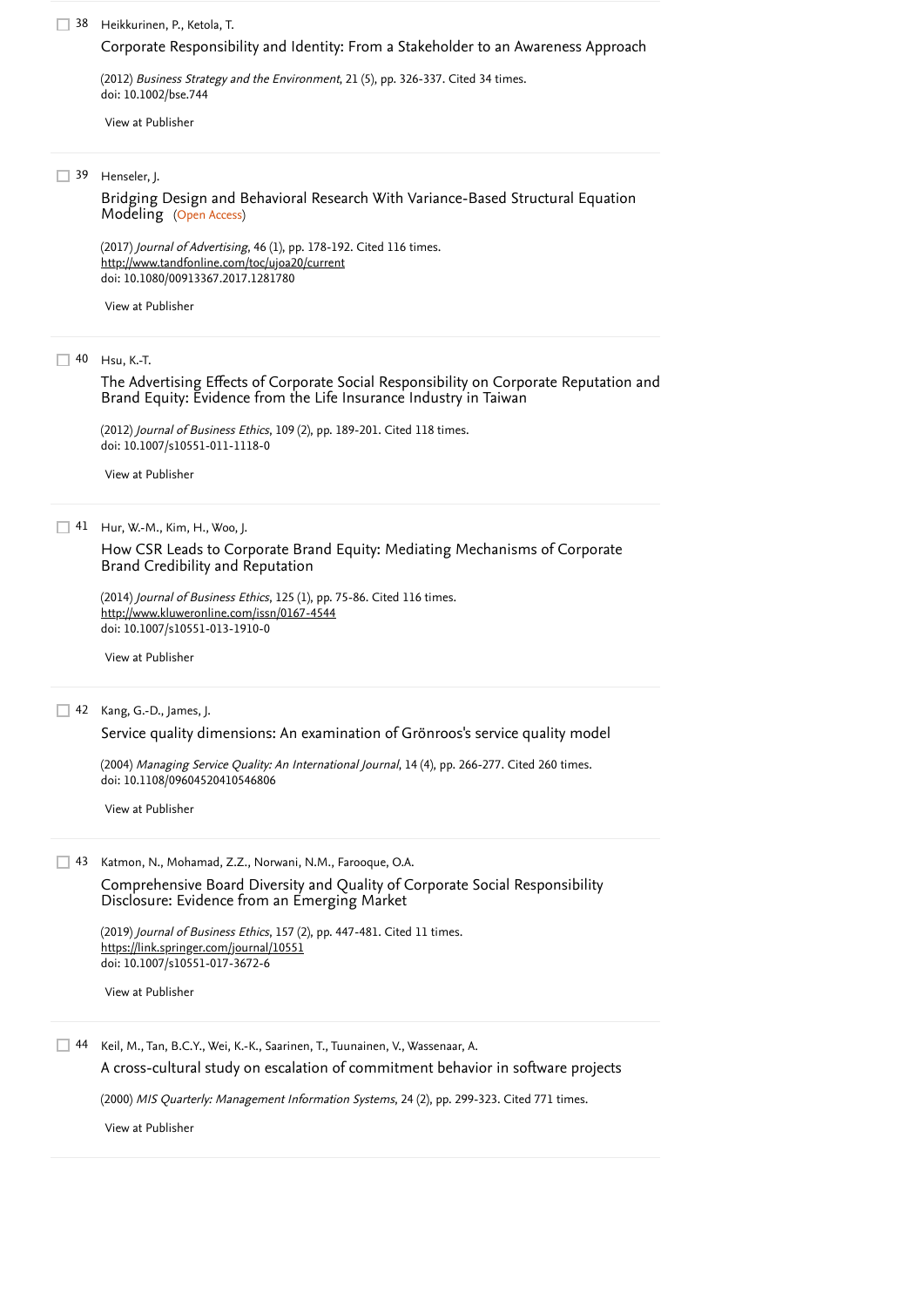45 Khan, S.Z., Yang, Q., Waheed, A. (2019) *Corporate Social Responsibility and Environmental Management*, 26 (2), pp. 285-295. [Cited 13 times](https://www.scopus.com/search/submit/citedby.uri?eid=2-s2.0-85079908635&refeid=2-s2.0-85053667526&src=s&origin=reflist&refstat=core).<br><u>[http://onlinelibrary.wiley.com/journal/10.1002/\(ISSN\)1535-3966](http://onlinelibrary.wiley.com/journal/10.1002/(ISSN)1535-3966)</u> doi: 10.1002/csr.1678 Lai, C.-S., Chiu, C.-J., Yang, C.-F., Pai, D.-C. 46 (2010) *Journal of Business Ethics*, 95 (3), pp. 457-469. [Cited 265 times](https://www.scopus.com/search/submit/citedby.uri?eid=2-s2.0-85079908635&refeid=2-s2.0-77955266665&src=s&origin=reflist&refstat=core). doi: 10.1007/s10551-010-0433-1 López-Pérez, M.E., Melero, I., Javier Sese, F. 47 (2017) *Business Strategy and the Environment*, 26 (7), pp. 985-999. [Cited 19 times](https://www.scopus.com/search/submit/citedby.uri?eid=2-s2.0-85079908635&refeid=2-s2.0-85018360231&src=s&origin=reflist&refstat=core).<br><u>[http://onlinelibrary.wiley.com/journal/10.1002/\(ISSN\)1099-0836](http://onlinelibrary.wiley.com/journal/10.1002/(ISSN)1099-0836)</u> doi: 10.1002/bse.1961 López-Pérez, M.E., Melero, I., Javier Sesé, F. 48 (2017) Corporate Social Responsibility and Environmental Management, 24 (5), pp. 435-448. [Cited 8 times](https://www.scopus.com/search/submit/citedby.uri?eid=2-s2.0-85079908635&refeid=2-s2.0-85014021725&src=s&origin=reflist&refstat=core). doi: 10.1002/csr.1418 49 Maignan, I. (2001) *Journal of Business Ethics*, 30 (1), pp. 57-72. [Cited 447 times](https://www.scopus.com/search/submit/citedby.uri?eid=2-s2.0-85079908635&refeid=2-s2.0-0035285465&src=s&origin=reflist&refstat=core). doi: 10.1023/A:1006433928640 50 De Leaniz, P.M.G., Del Bosque Rodríguez, I.R. (2016) *Corporate Reputation Review*, 19 (2), pp. 166-178. [Cited 18 times](https://www.scopus.com/search/submit/citedby.uri?eid=2-s2.0-85079908635&refeid=2-s2.0-84964570167&src=s&origin=reflist&refstat=core). doi: 10.1057/crr.2016.2 Martínez-Ferrero, J., Frías-Aceituno, J.V. 51 (2015) *Business Strategy and the Environment*, 24 (1), pp. 20-39. [Cited 68 times](https://www.scopus.com/search/submit/citedby.uri?eid=2-s2.0-85079908635&refeid=2-s2.0-84921550381&src=s&origin=reflist&refstat=core). doi: 10.1002/bse.1803 [Investment in intangible resources and capabilities spurs sustainable competitive](https://www.scopus.com/record/display.uri?eid=2-s2.0-85053667526&origin=reflist&recordRank=) advantage and firm performance [View at Publisher](https://www.scopus.com/redirect/linking.uri?targetURL=https%3a%2f%2fdoi.org%2f10.1002%2fcsr.1678&locationID=3&categoryID=4&eid=2-s2.0-85053667526&issn=15353966&linkType=ViewAtPublisher&year=2019&origin=reflist&dig=dd62bf828289941d739b27d2dee188ba&recordRank=) [The effects of corporate social responsibility on brand performance: The mediating](https://www.scopus.com/record/display.uri?eid=2-s2.0-77955266665&origin=reflist&recordRank=) effect of industrial brand equity and corporate reputation [View at Publisher](https://www.scopus.com/redirect/linking.uri?targetURL=https%3a%2f%2fdoi.org%2f10.1007%2fs10551-010-0433-1&locationID=3&categoryID=4&eid=2-s2.0-77955266665&issn=01674544&linkType=ViewAtPublisher&year=2010&origin=reflist&dig=6fdba8ad3484f8b22b2e460846d02c7d&recordRank=) [Management for Sustainable Development and Its Impact on Firm Value in the SME](https://www.scopus.com/record/display.uri?eid=2-s2.0-85018360231&origin=reflist&recordRank=) Context: Does Size Matter? [View at Publisher](https://www.scopus.com/redirect/linking.uri?targetURL=https%3a%2f%2fdoi.org%2f10.1002%2fbse.1961&locationID=3&categoryID=4&eid=2-s2.0-85018360231&issn=10990836&linkType=ViewAtPublisher&year=2017&origin=reflist&dig=6bb4d88e19234ffcd8e63b91e9cb6ad0&recordRank=) [Does Specific CSR Training for Managers Impact Shareholder Value? Implications for](https://www.scopus.com/record/display.uri?eid=2-s2.0-85014021725&origin=reflist&recordRank=) Education in Sustainable Development [http://onlinelibrary.wiley.com/journal/10.1002/\(ISSN\)1535-3966](http://onlinelibrary.wiley.com/journal/10.1002/(ISSN)1535-3966) [View at Publisher](https://www.scopus.com/redirect/linking.uri?targetURL=https%3a%2f%2fdoi.org%2f10.1002%2fcsr.1418&locationID=3&categoryID=4&eid=2-s2.0-85014021725&issn=15353966&linkType=ViewAtPublisher&year=2017&origin=reflist&dig=b55458c3f74818d163caa69222a23afe&recordRank=) [Consumers' perceptions of corporate social responsibilities: A cross-cultural](https://www.scopus.com/record/display.uri?eid=2-s2.0-0035285465&origin=reflist&recordRank=) comparison [View at Publisher](https://www.scopus.com/redirect/linking.uri?targetURL=https%3a%2f%2fdoi.org%2f10.1023%2fA%3a1006433928640&locationID=3&categoryID=4&eid=2-s2.0-0035285465&issn=01674544&linkType=ViewAtPublisher&year=2001&origin=reflist&dig=27ef32837def9f6ebe7f3a9fd26348ed&recordRank=) [Corporate Image and Reputation as Drivers of Customer Loyalty](https://www.scopus.com/record/display.uri?eid=2-s2.0-84964570167&origin=reflist&recordRank=) <http://www.palgrave-journals.com/crr/index.html> [View at Publisher](https://www.scopus.com/redirect/linking.uri?targetURL=https%3a%2f%2fdoi.org%2f10.1057%2fcrr.2016.2&locationID=3&categoryID=4&eid=2-s2.0-84964570167&issn=14791889&linkType=ViewAtPublisher&year=2016&origin=reflist&dig=c6d0080ba063ca224325afbe64bcb2ee&recordRank=) [Relationship between sustainable development and financial performance:](https://www.scopus.com/record/display.uri?eid=2-s2.0-84921550381&origin=reflist&recordRank=) International empirical research [http://onlinelibrary.wiley.com/journal/10.1002/\(ISSN\)1099-0836](http://onlinelibrary.wiley.com/journal/10.1002/(ISSN)1099-0836) [View at Publisher](https://www.scopus.com/redirect/linking.uri?targetURL=https%3a%2f%2fdoi.org%2f10.1002%2fbse.1803&locationID=3&categoryID=4&eid=2-s2.0-84921550381&issn=10990836&linkType=ViewAtPublisher&year=2015&origin=reflist&dig=f7f5e07b3d3a6d1090e96dc53db361d6&recordRank=)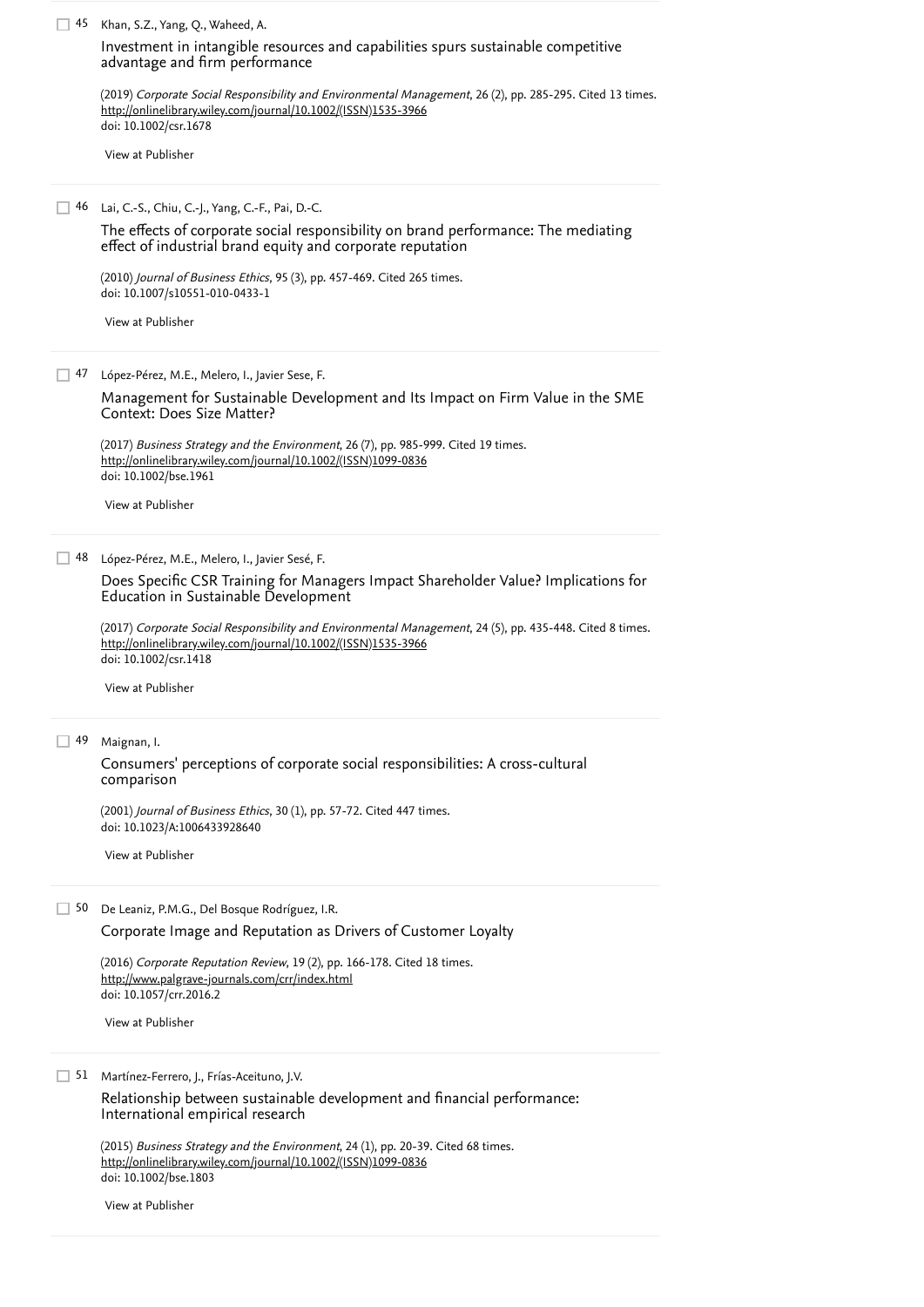| 52 | Mathis, A. |
|----|------------|
|----|------------|

[Corporate social responsibility and policy making: What role does communication](https://www.scopus.com/record/display.uri?eid=2-s2.0-34447119743&origin=reflist&recordRank=) play?

doi: 10.1002/bse.576

(2007) *Business Strategy and the Environment*, 16 (5), pp. 366-385. [Cited 32 times](https://www.scopus.com/search/submit/citedby.uri?eid=2-s2.0-85079908635&refeid=2-s2.0-34447119743&src=s&origin=reflist&refstat=core).<br>doi: 10.1002/bse.576<br>[View at Publisher](https://www.scopus.com/redirect/linking.uri?targetURL=https%3a%2f%2fdoi.org%2f10.1002%2fbse.576&locationID=3&categoryID=4&eid=2-s2.0-34447119743&issn=09644733&linkType=ViewAtPublisher&year=2007&origin=reflist&dig=08851a8c137113c1d4977b2daa2c9749&recordRank=) Melo, T., Garrido-Morgado, A. 53 (2012) *Corporate Social Responsibility and Environmental Management*, 19 (1), pp. 11-31. [Cited 170 times](https://www.scopus.com/search/submit/citedby.uri?eid=2-s2.0-85079908635&refeid=2-s2.0-84855738566&src=s&origin=reflist&refstat=core). doi: 10.1002/csr.260 (2019) 54 Market cap indexes, Retrieved from Nordensvard, J., Urban, F., Mang, G. 55 Social Policy and Corporate Social Responsibility (Open Access) (2015) *Sustainable Development*, 23 (4), pp. 245-256. [Cited 22 times](https://www.scopus.com/search/submit/citedby.uri?eid=2-s2.0-85079908635&refeid=2-s2.0-84940202071&src=s&origin=reflist&refstat=core). doi: 10.1002/sd.1591 56 Nunnally, J. (1978) Psychometric methods. [Cited 1143 times](https://www.scopus.com/search/submit/citedby.uri?eid=2-s2.0-85079908635&refeid=2-s2.0-0003905503&src=s&origin=reflist&refstat=dummy). New York, McGraw-Hill 57 Orlitzky, M., Siegel, D.S., Waldman, D.A. (2011) *Business and Society*, 50 (1), pp. 6-27. [Cited 260 times](https://www.scopus.com/search/submit/citedby.uri?eid=2-s2.0-85079908635&refeid=2-s2.0-79952049620&src=s&origin=reflist&refstat=core).<br>doi: 10.1177/0007650310394323<br>[View at Publisher](https://www.scopus.com/redirect/linking.uri?targetURL=https%3a%2f%2fdoi.org%2f10.1177%2f0007650310394323&locationID=3&categoryID=4&eid=2-s2.0-79952049620&issn=00076503&linkType=ViewAtPublisher&year=2011&origin=reflist&dig=e13253b1231a8c3aa19c2aadb022d8d6&recordRank=) doi: 10.1177/0007650310394323 Ostrom, E. 58 (1991) *Governing the commons*. [Cited 494 times](https://www.scopus.com/search/submit/citedby.uri?eid=2-s2.0-85079908635&refeid=2-s2.0-0004239198&src=s&origin=reflist&refstat=dummy). Cambridge, MA, Cambridge University Press 59 Saeidi, S.P., Sofian, S., Saeidi, P., Saeidi, S.P., Saaeidi, S.A. (2015) *Journal of Business Research*, 68 (2), pp. 341-350. [Cited 316 times](https://www.scopus.com/search/submit/citedby.uri?eid=2-s2.0-85079908635&refeid=2-s2.0-84919631651&src=s&origin=reflist&refstat=core). doi: 10.1016/j.jbusres.2014.06.024 [Corporate Reputation: A Combination of Social Responsibility and Industry](https://www.scopus.com/record/display.uri?eid=2-s2.0-84855738566&origin=reflist&recordRank=) [View at Publisher](https://www.scopus.com/redirect/linking.uri?targetURL=https%3a%2f%2fdoi.org%2f10.1002%2fcsr.260&locationID=3&categoryID=4&eid=2-s2.0-84855738566&issn=15353958&linkType=ViewAtPublisher&year=2012&origin=reflist&dig=f0012e9c99cd84b0f0c17b137569776b&recordRank=) <https://www.msci.com/market-cap-weighted-indexes> [Social Innovation and Chinese Overseas Hydropower Dams: The Nexus of National](https://www.scopus.com/record/display.uri?eid=2-s2.0-84940202071&origin=reflist&recordRank=) [http://onlinelibrary.wiley.com/journal/10.1002/\(ISSN\)1099-1719](http://onlinelibrary.wiley.com/journal/10.1002/(ISSN)1099-1719) [View at Publisher](https://www.scopus.com/redirect/linking.uri?targetURL=https%3a%2f%2fdoi.org%2f10.1002%2fsd.1591&locationID=3&categoryID=4&eid=2-s2.0-84940202071&issn=10991719&linkType=ViewAtPublisher&year=2015&origin=reflist&dig=6dd1cdf272141c7491ee4c13980218cd&recordRank=) [Strategic corporate social responsibility and environmental sustainability](https://www.scopus.com/record/display.uri?eid=2-s2.0-79952049620&origin=reflist&recordRank=) [How does corporate social responsibility contribute to firm financial performance? The](https://www.scopus.com/record/display.uri?eid=2-s2.0-84919631651&origin=reflist&recordRank=) mediating role of competitive advantage, reputation, and customer satisfaction <http://www.elsevier.com/locate/jbusres> [View at Publisher](https://www.scopus.com/redirect/linking.uri?targetURL=https%3a%2f%2fdoi.org%2f10.1016%2fj.jbusres.2014.06.024&locationID=3&categoryID=4&eid=2-s2.0-84919631651&issn=01482963&linkType=ViewAtPublisher&year=2015&origin=reflist&dig=a3a5c24408106eb07e42c281789ca89d&recordRank=)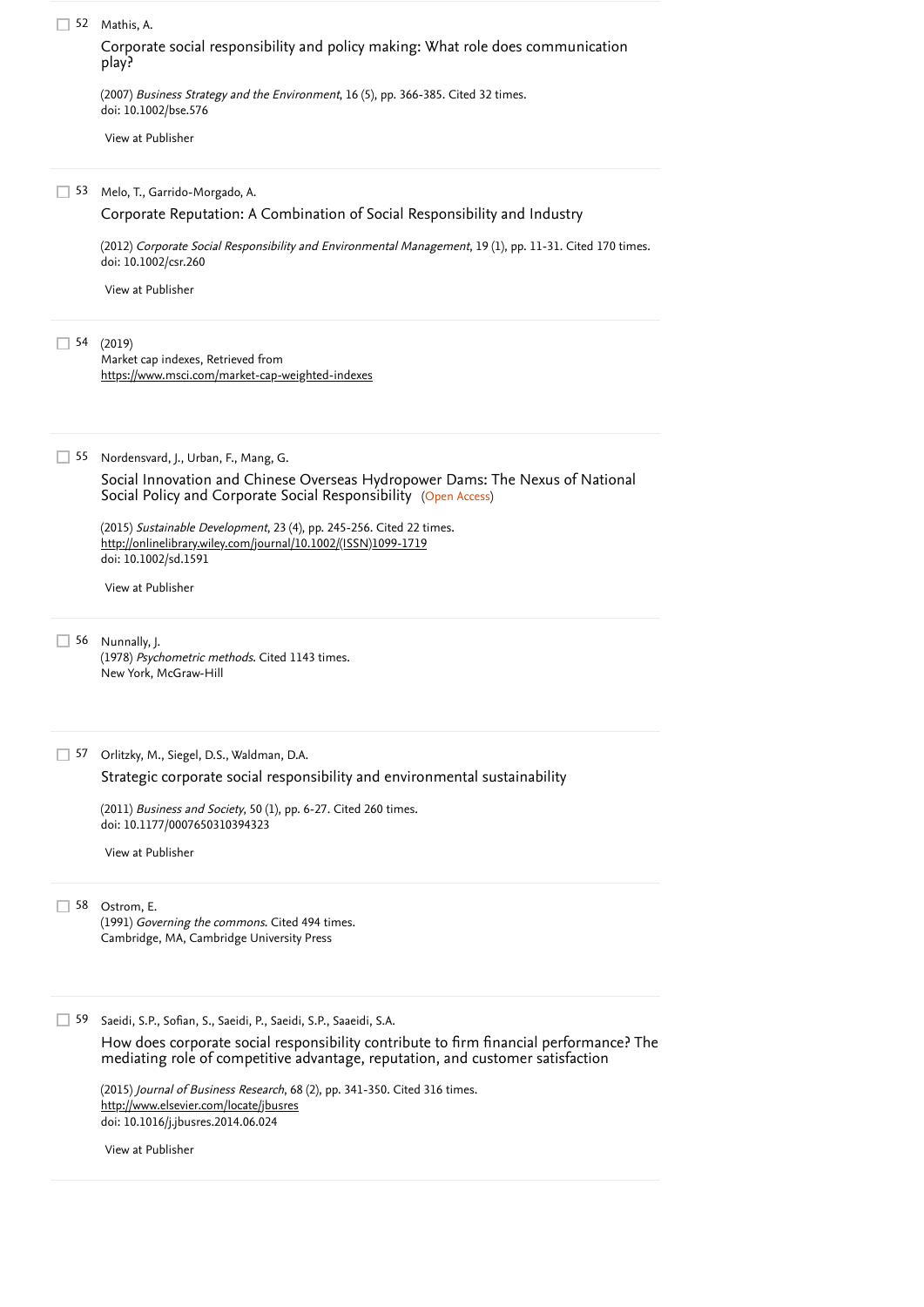|    | 60 Park, E.                                                                                                                                                                        |
|----|------------------------------------------------------------------------------------------------------------------------------------------------------------------------------------|
|    | Corporate social responsibility as a determinant of corporate reputation in the airline<br>industry                                                                                |
|    | (2019) Journal of Retailing and Consumer Services, 47, pp. 215-221. Cited 8 times.<br>www.elsevier.com/inca/publications/store/3/0/4/4/6/<br>doi: 10.1016/j.jretconser.2018.11.013 |
|    | View at Publisher                                                                                                                                                                  |
|    | 61 Park, J., Lee, H., Kim, C.                                                                                                                                                      |
|    | Corporate social responsibilities, consumer trust and corporate reputation: South<br>Korean consumers' perspectives                                                                |
|    | (2014) Journal of Business Research, 67 (3), pp. 295-302. Cited 150 times.<br>doi: 10.1016/j.jbusres.2013.05.016                                                                   |
|    | View at Publisher                                                                                                                                                                  |
|    | 62 Podsakoff, P.M., MacKenzie, S.B., Lee, J.-Y., Podsakoff, N.P.                                                                                                                   |
|    | Common Method Biases in Behavioral Research: A Critical Review of the Literature<br>and Recommended Remedies                                                                       |
|    | (2003) Journal of Applied Psychology, 88 (5), pp. 879-903. Cited 25010 times.<br>doi: 10.1037/0021-9010.88.5.879                                                                   |
|    | View at Publisher                                                                                                                                                                  |
| 63 | Podsakoff, P.M., Organ, D.W.                                                                                                                                                       |
|    | Self-Reports in Organizational Research: Problems and Prospects                                                                                                                    |
|    | (1986) Journal of Management, 12 (4), pp. 531-544. Cited 8393 times.<br>doi: 10.1177/014920638601200408                                                                            |
|    | View at Publisher                                                                                                                                                                  |
| 64 | Pomering, A., Dolnicar, S.                                                                                                                                                         |
|    | Assessing the prerequisite of successful CSR implementation: Are consumers aware of<br>CSR initiatives?                                                                            |
|    | (2009) Journal of Business Ethics, 85 (SUPPL. 2), pp. 285-301. Cited 240 times.<br>doi: 10.1007/s10551-008-9729-9                                                                  |
|    | View at Publisher                                                                                                                                                                  |
| 65 | Porter, M.E., Kramer, M.R.                                                                                                                                                         |
|    | Strategy & society: The link between competitive advantage and corporate social<br>responsibility                                                                                  |
|    | (2006) Harvard Business Review, 84 (12), pp. 78-92. Cited 3415 times.                                                                                                              |
| 66 | Price, J.M., Sun, W.                                                                                                                                                               |
|    | Doing good and doing bad: The impact of corporate social responsibility and<br>irresponsibility on firm performance                                                                |
|    | (2017) Journal of Business Research, 80, pp. 82-97. Cited 40 times.<br>http://www.elsevier.com/locate/jbusres                                                                      |
|    | doi: 10.1016/j.jbusres.2017.07.007                                                                                                                                                 |
|    | View at Publisher                                                                                                                                                                  |
| 67 | Putnam, R.                                                                                                                                                                         |

(2000) *Bowling alone*. Cited 2713 times. New York, NY, Simon and Schuster [Cited 2713 times](https://www.scopus.com/search/submit/citedby.uri?eid=2-s2.0-85079908635&refeid=2-s2.0-0004272517&src=s&origin=reflist&refstat=dummy)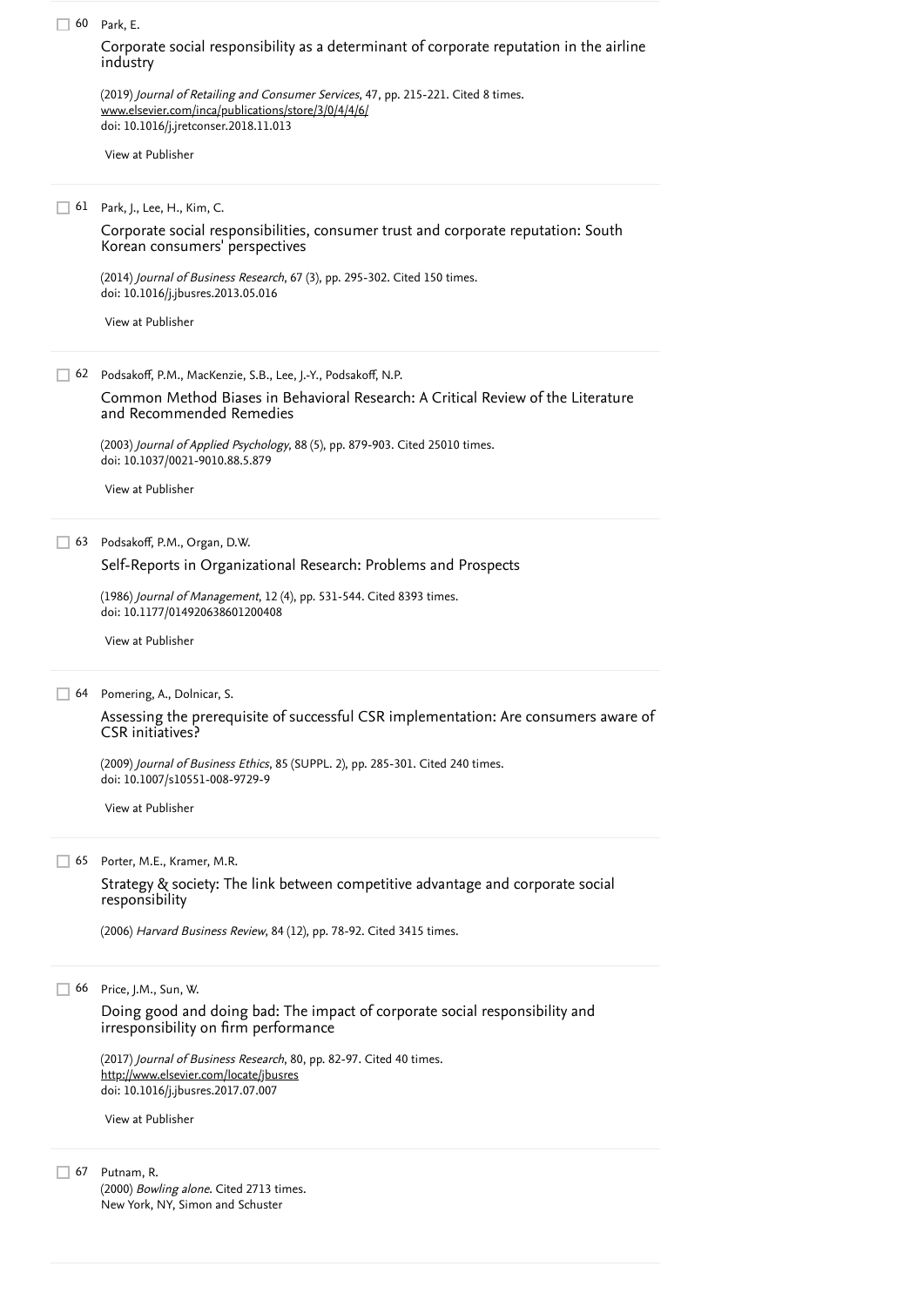| 68 | Ramesh, K., Saha, R., Goswami, S., Sekar, Dahiya, R.<br>Consumer's response to CSR activities: Mediating role of brand image and brand<br>attitude                                                                    |
|----|-----------------------------------------------------------------------------------------------------------------------------------------------------------------------------------------------------------------------|
|    | (2019) Corporate Social Responsibility and Environmental Management, 26 (2), pp. 377-387. Cited 17 times.<br>http://onlinelibrary.wiley.com/journal/10.1002/(ISSN)1535-3966<br>doi: 10.1002/csr.1689                  |
|    | View at Publisher                                                                                                                                                                                                     |
| 69 | Rigdon, E., Sarstedt, M., Ringle, C.<br>On comparing results from CB-SEM and PLS-SEM: Five perspectives and five recommendations<br>(2017) Marketing ZFP, 39, pp. 4-16. Cited 73 times.                               |
| 70 | Sarstedt, M., Hair, J.F., Ringle, C.M., Thiele, K.O., Gudergan, S.P.<br>Estimation issues with PLS and CBSEM: Where the bias lies! (Open Access)                                                                      |
|    | (2016) Journal of Business Research, 69 (10), pp. 3998-4010. Cited 264 times.<br>http://www.elsevier.com/locate/jbusres<br>doi: 10.1016/j.jbusres.2016.06.007                                                         |
|    | View at Publisher                                                                                                                                                                                                     |
| 71 | Schmidt, F.C., Zanini, R.R., Korzenowski, A.L., Junior, R.S., do Nascimento, K.B.X.<br>Evaluation of sustainability practices in small and medium-sized manufacturing<br>enterprises in Southern Brazil (Open Access) |
|    | (2018) Sustainability (Switzerland), 10 (7), art. no. 2460. Cited 7 times.<br>http://www.mdpi.com/2071-1050/10/7/2460/pdf<br>doi: 10.3390/su10072460                                                                  |
|    | View at Publisher                                                                                                                                                                                                     |
| 72 | Sen, S., Bhattacharya, C.B.<br>Does doing good always lead to doing better? Consumer reactions to corporate social<br>responsibility                                                                                  |
|    | (2001) Journal of Marketing Research, 38 (2), pp. 225-243. Cited 1891 times.<br>doi: 10.1509/jmkr.38.2.225.18838                                                                                                      |
|    | View at Publisher                                                                                                                                                                                                     |
| 73 | Sen, S., Cowley, J.<br>The Relevance of Stakeholder Theory and Social Capital Theory in the Context of CSR<br>in SMEs: An Australian Perspective                                                                      |
|    | (2013) Journal of Business Ethics, 118 (2), pp. 413-427. Cited 65 times.<br>doi: 10.1007/s10551-012-1598-6                                                                                                            |
|    | View at Publisher                                                                                                                                                                                                     |
| 74 | Ait Sidhoum, A., Serra, T.                                                                                                                                                                                            |
|    | Corporate Sustainable Development. Revisiting the Relationship between Corporate<br>Social Responsibility Dimensions                                                                                                  |
|    | (2018) Sustainable Development, 26 (4), pp. 365-378. Cited 9 times.<br>http://onlinelibrary.wiley.com/journal/10.1002/(ISSN)1099-1719<br>doi: 10.1002/sd.1711                                                         |
|    | View at Publisher                                                                                                                                                                                                     |
|    | 75 Smith, J.                                                                                                                                                                                                          |

Smith, J. (2013) October). The companies with the best CSR reputations., Forbes